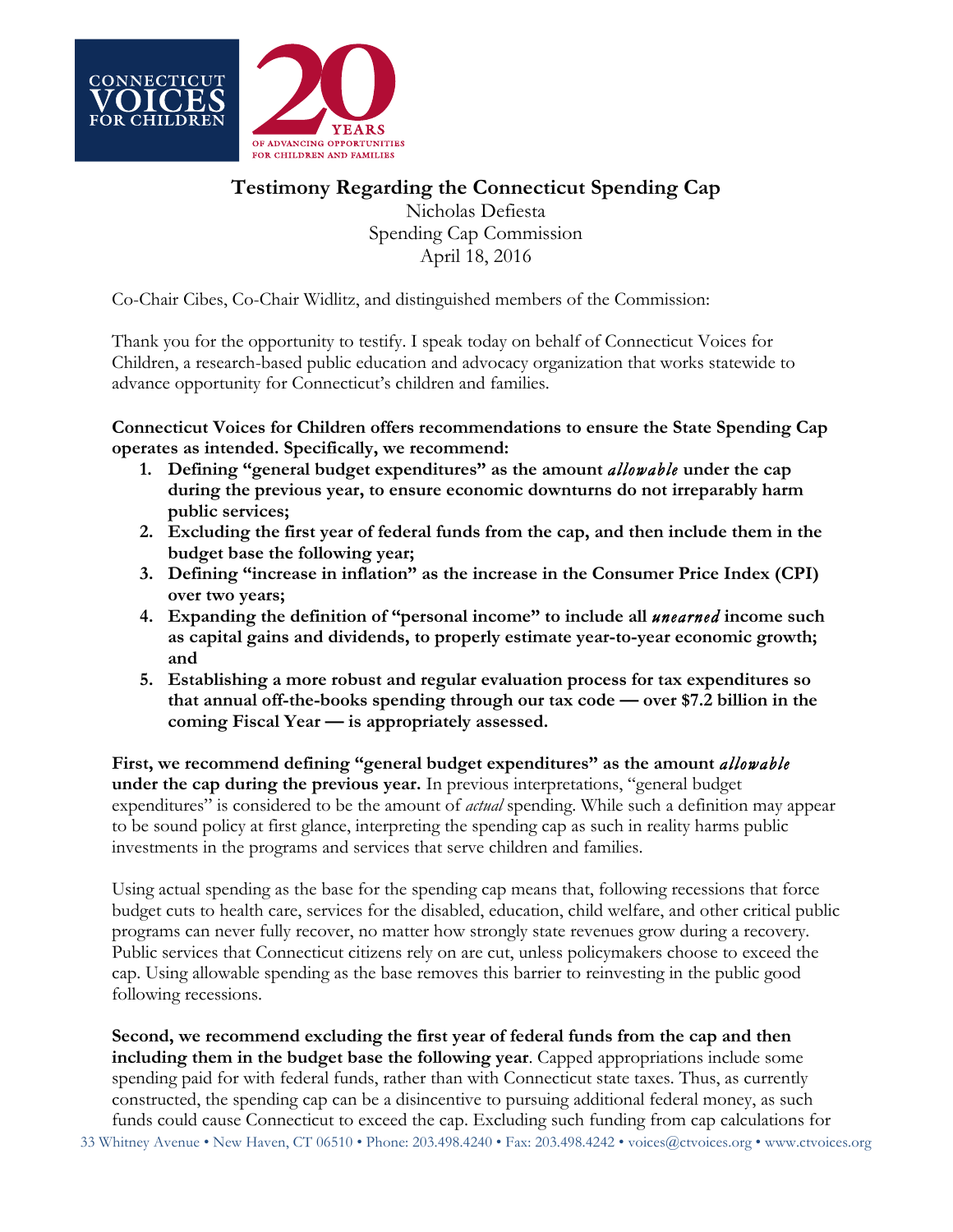one year, and then automatically including them in the following year's base calculation, solves this problem.

**Third, we recommend defining "increase in inflation" as the increase in the Consumer Price Index (CPI) over two years.** Such a change would capture an adequate length of time to ensure growth in the cap reflects Connecticut's economic reality. The Consumer Price Index, which measures changes in the prices of goods purchased by an individual or family, tends to underestimate the growth in the costs that state governments face. For example, health care makes up a larger share of a state's budget than of a family's budget and typically grows faster than other costs, and using one year of the CPI may not accurately capture this growth. Using two years of the CPI will help address this problem without the need to construct an alternative index.

**Fourth, we recommend expanding the definition of "personal income" to include all unearned income.** Personal income, for the purposes of the cap, is currently calculated using United States Bureau of Economic Analysis (BEA) data. BEA defines personal income to include earnings, dividends, interest and various other sources of revenue, but does not include capital gains in the measure. Since taxing this source of income is an essential part of state revenue, including it in the spending cap personal income definition would lead to a closer fit between Connecticut's true year-to-year economic growth, and spending growth allowed under the cap. Substituting Connecticut "adjusted gross income" for the BEA measure is an option that could help to make this correction, although the Commission should investigate additional methods of incorporating capital gains into the cap calculation.

**Finally, alongside the spending cap, we recommend that the Commission consider how the spending cap affects the state's usage of tax expenditure, and establish an evaluation process so that annual off-the-books spending through our tax code — over \$7.2 billion in FY 2017 — is appropriately assessed.** Using our tax code — tax credits, exemptions, deductions, reduced rates and the like — to achieve policy objectives rather than directly funding services through appropriations is one mechanism that Connecticut has used to avoid the spending cap's constraints.

Tax expenditures include exemptions in the sales tax, lower rates for certain corporations, and personal income tax deductions. They are akin to spending in that they cost the state money it would otherwise collect, lead to higher taxation or lower spending elsewhere in the budget, and can be used to achieve policy objectives. Yet, tax expenditures are not subject to the appropriations process that dictates – each and every year — precisely how state funds will be spent. Thus, tax expenditures – which in the coming fiscal year are estimated to amount to over \$7.2 billion – persist year after year with *minimal* review as to whether they too are addressing critical state needs in a cost-effective way.

If the purpose of the spending cap is truly to limit the growth of Connecticut's budget to reasonable rates, then tax expenditures must also be considered. At present, tax expenditures are listed in a biennial report by the Office of Fiscal Analysis (OFA). In the "Connecticut Tax Expenditure Report,"1 OFA describes each tax expenditure, the year it was enacted, its purpose, an estimated amount of revenue gained if the expenditure were to be repealed, and the number of taxpayers benefitting. While the report provides useful detail, it does not offer *evaluation* – that is, an appraisal of how well the tax expenditures are functioning, the extent to which they are meeting their policy goals, and ultimately, whether each tax expenditure should be continued, modified, or repealed.

 $\overline{a}$ 

<sup>1</sup> For the most recent version, see: Office of Fiscal Analysis, "Connecticut Tax Expenditure Report," February 2016. https://www.cga.ct.gov/ofa/Documents/year/TER/2016TER-20160201\_Tax%20Expenditure%20Report%20FY%2016.pdf